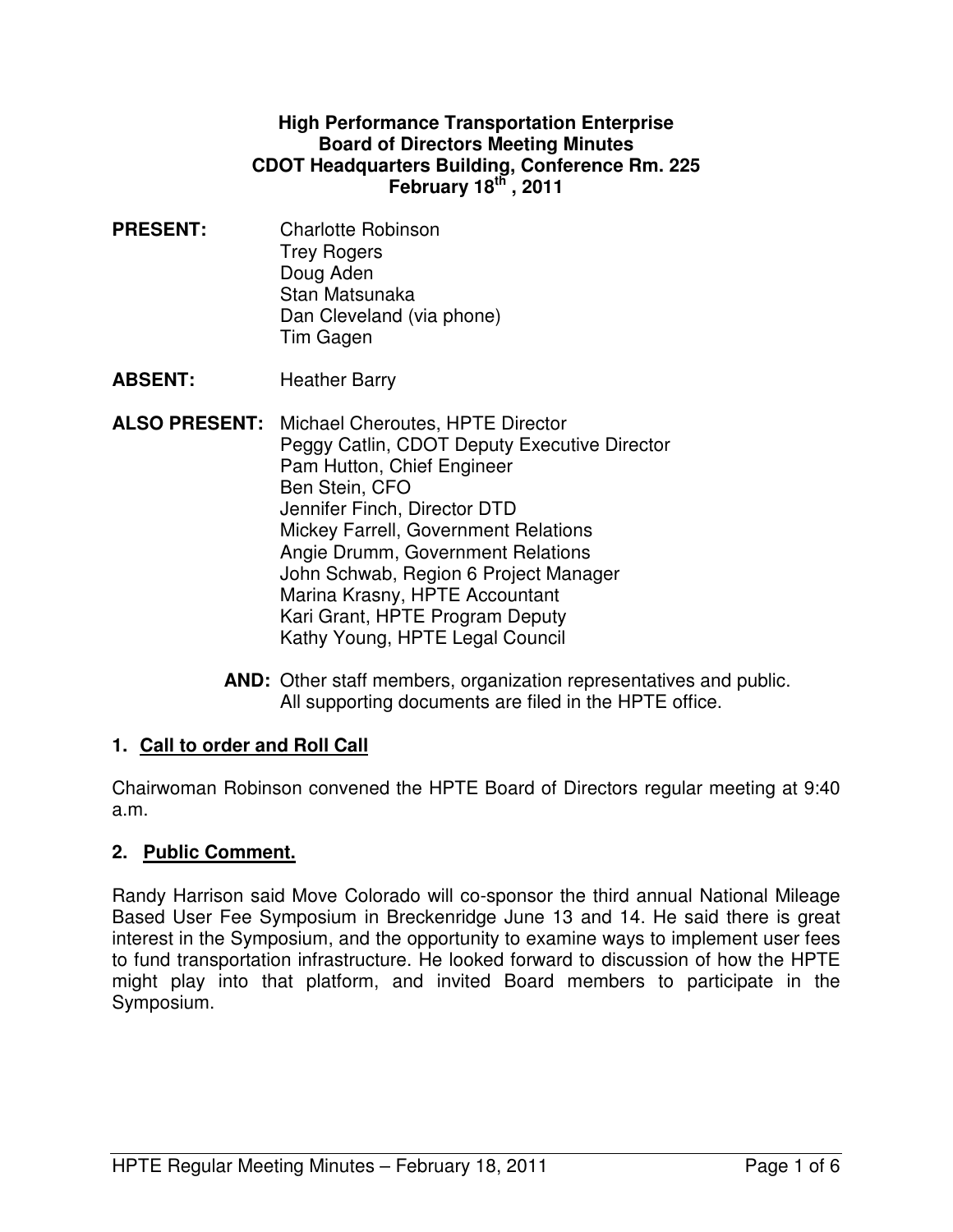## **3. Board Members' Comments.**

Director Aden thanked Mike and the staff for the preparation of the TIFIA application, saying he thought it is a great product. Chairwoman Robinson agreed, noting many people put in long hours on the application.

## **4. HPTE Director Report.**

HPTE Director Cheroutes said the Enterprise has been invited by the C-470 Coalition to join a collaborative effort that is ongoing, led by Larry Warner. They are looking for ways to get congestion relief on C-470. The Chairman of the Douglas County Commissioners is open to look at some sweeping changes. Mike also noted on-going activity on the I-70 mountain corridor that we are tracking.

Mike introduced Kari Grant, who has a background in communications and governmental outreach. He said she has already made a difference in his ability to get things done, and will soon transition into the Secretary to the Board of Directors.

### **5. Discuss and Act on the Regular Meeting Minutes for January 21st, 2011.**

Chairwoman Robinson asked for consideration of the January 21, 2011 HPTE regular meeting minutes. Director Rogers moved for adoption of the meeting minutes, as well as the Special Meeting Minutes of January 28<sup>th</sup> and February 1<sup>st</sup>. Director Gagen seconded the motion and on the vote of the Board, the minutes for all three meetings were adopted. The motion passed unanimously.

### **Resolution Number HPTE-36**

BE IT HEREBY RESOLVED, the High Performance Transportation Enterprise Board of Directors' Regular Meeting Minutes for January 21st, 2011 are hereby approved.

### **6. Discuss and Act on the Special Meeting Minutes for January 28th, 2011.**

#### **Resolution Number HPTE-37**

BE IT HEREBY RESOLVED, the High Performance Transportation Enterprise Board of Directors' Special Meeting Minutes for January 28<sup>th</sup>, 2011 are hereby approved.

### **7. Discuss and Act on the Special Meeting Minutes for February 1st, 2011.**

### **Resolution Number HPTE-38**

BE IT HEREBY RESOLVED, the High Performance Transportation Enterprise Board of Directors' Special Meeting Minutes for February 1<sup>st</sup>, 2011 are hereby approved.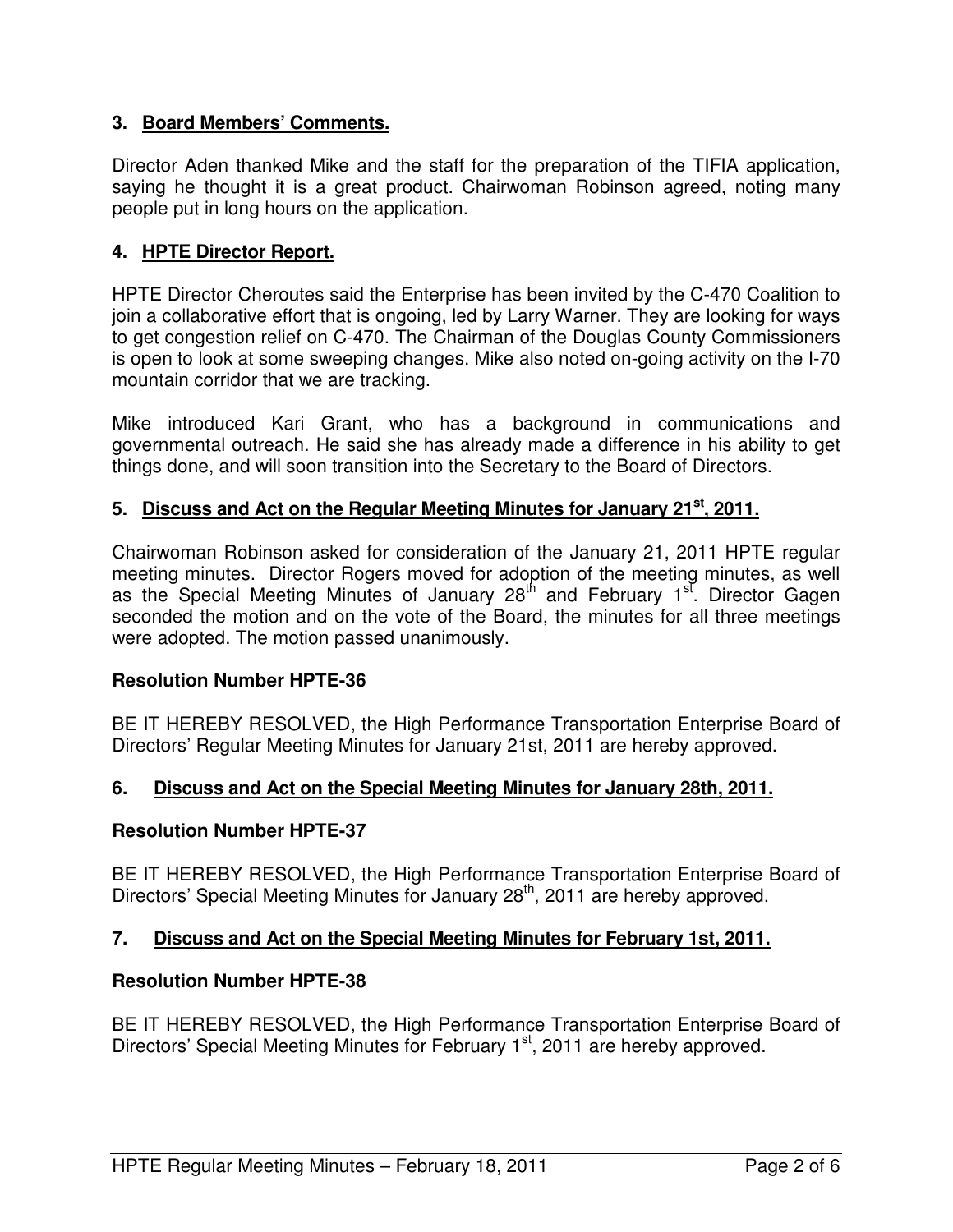# **8. Discuss and Act on By-Laws Revision.**

Kathy Young noted at last month's meeting there was a request to update the by-laws, and that she has prepared a draft Resolution with a several changes for the Directors' consideration. The first change changes the HPTE Board meeting from the Tuesday prior to the Transportation Commission to the Friday after. Director Cleveland asked for broader language so the Board can change its meeting days without having to amend the by-laws. Director Rogers proposed such language for an amendment.

The second proposed by-laws change allows special meetings of the Enterprise to be called by the Enterprise Director, instead of the Executive Director of CDOT. The third by-laws change allows the Director to enter into contracts and amend existing contracts without the Board's approval. Chairwoman Robinson asked for a motion. Director Rogers moved to adopt the proposed Resolution with the discussed amendments, with a second by Director Matsunaka. The motion was approved unanimously.

Chairwoman Robinson noted that the Board should study the by-laws closely, with the idea of making more comprehensive amendments at a subsequent meeting. Director Aden suggested the Board consider how the Chair and Vice Chair positions are elected and specifications for their term of office. Director Gagen also suggested that language could be fleshed out on the role of the Enterprise Director regarding the Board.

#### **Resolution Number HPTE-39**

**WHEREAS** the Colorado High Performance Transportation Enterprise Board of Directors ("Enterprise Board") initially adopted bylaws on November 17, 2009 providing for the organization and governance of the High Performance Transportation Enterprise ("HPTE" or "Enterprise"); and

**WHEREAS** the bylaws adopted on November 17, 2009 provides in Article III, Section B, that regular meetings of the Enterprise Board shall be held on Tuesdays preceding regularly scheduled meetings of the Colorado Transportation Commission; and

**WHEREAS** the bylaws provide in Article III, Section C, that a special meeting may be called by the Executive Director of the Colorado Department of Transportation; and

**WHEREAS** the bylaws provide in Article VIII, Section D, that all new contracts and any amendment of existing contracts shall be brought before the Enterprise Board for review and approval and following adoption of a Resolution approving the contract or amendment, contracts and amendments shall be signed by the Enterprise Director and such signature shall legally bind the Enterprise; and

**WHEREAS** the Enterprise Board now desires to amend the bylaws to change Article III, Section B, to state that regular meetings will be held at a time and date set by the Enterprise Board, but no less than eight times per calendar year and desires that the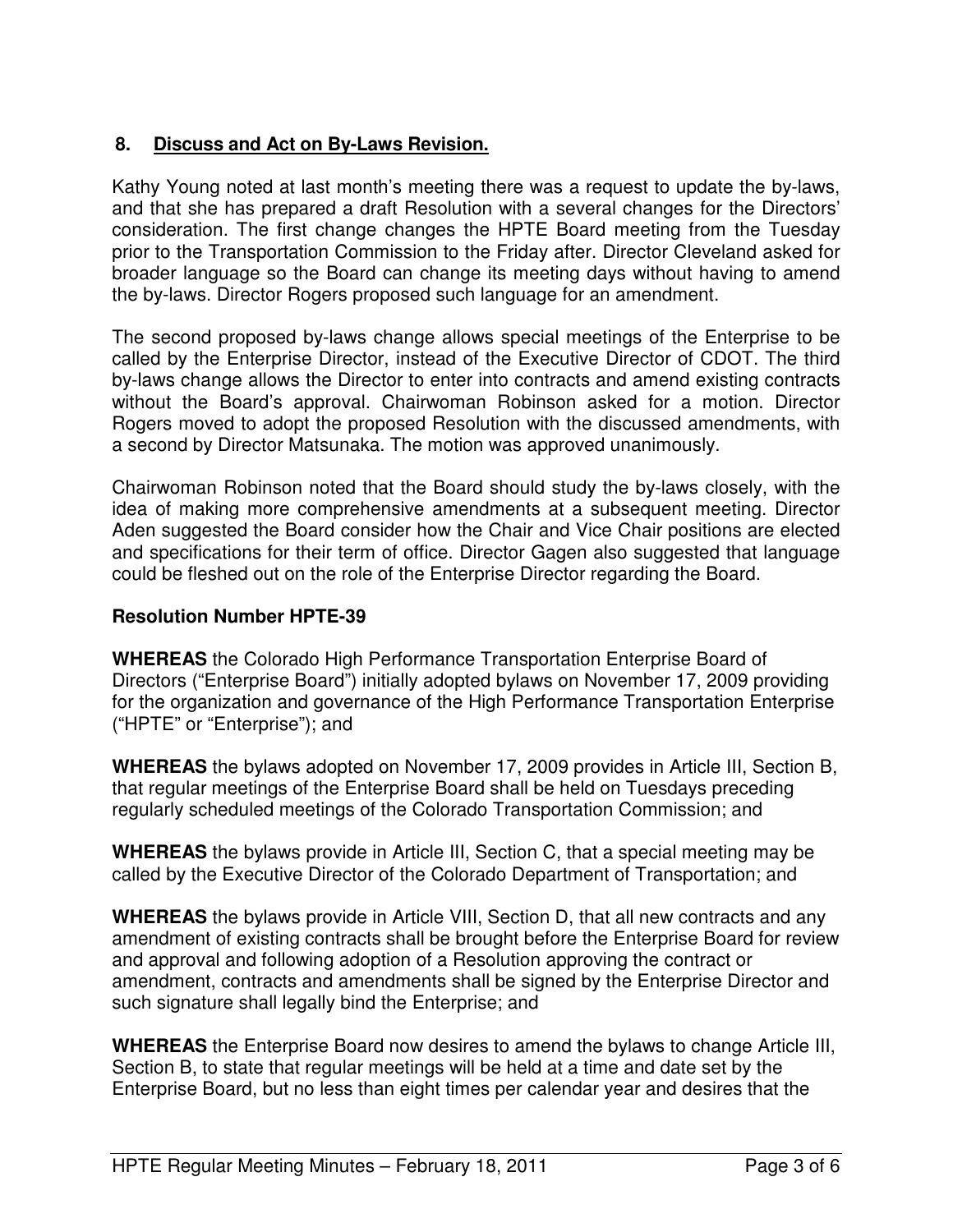first sentence of Article III, Section B, of the bylaws shall now read that "Regular meetings of the Enterprise Board shall be held at a time and date set by the Enterprise Board, but no less than eight times per calendar year"; and

**WHEREAS** the Enterprise Board does not wish to change or amend the remaining language of Article III, Section B, and wishes for it to remain as adopted on November 17, 2009; and

**WHEREAS** the Enterprise Board now desires to amend the bylaws to change Article III, Section C, to state that a special meetings may be called by the Enterprise Director instead of the Executive Director of the Colorado Department of Transportation and desires that Article III, Section C, of the bylaws shall now read that "Special meetings may be called by the Director of the Enterprise ("Director"), the Chair, or a majority of the Members of the Enterprise Board, with three days' notice by mail or, in an emergency, 24 hours notice by telephone or telegraph, unless otherwise provided by law"; and

**WHEREAS** the Enterprise Board now desires to amend the bylaws to change Article VIII, Section D, to remove the requirement that all new contracts and any amendments of existing contracts shall be brought before the Enterprise Board for review and approval and desires that the language of Article VIII, Section D, be deleted in its entirety and replaced with the following language:

D. Contracts and Amendments. The Enterprise Board shall set budgets for its operations and the Director shall have authority to approve and enter into contracts and any amendments of existing contracts that are within an approved budget. The Director's signature on such contracts and contract amendments shall legally bind the Enterprise.

**NOW THEREFORE BE IT RESOLVED:** the Enterprise Board authorizes that the that Article III, Section B, Article III, Section C, and Article VIII, Section D, be changed as discussed herein.

# **9. Discuss HPTE Communications Plan.**

Enterprise Director Cheroutes noted that many elements of the adopted 2010 Work Plan have been completed. One exception is the draft of the HPTE Communications Plan. He noted branding activities are in process, as is consideration of an improved HPTE website. Kari opened discussion by asking the Board where they want to go with this draft, what direction they'd like to take.

Director Gagen said that he thinks the HPTE currently has greater visibility than when the draft was written. He recommended getting the P3 Workshop presentation posted on the website, so that more people have access to that information. He also recommended that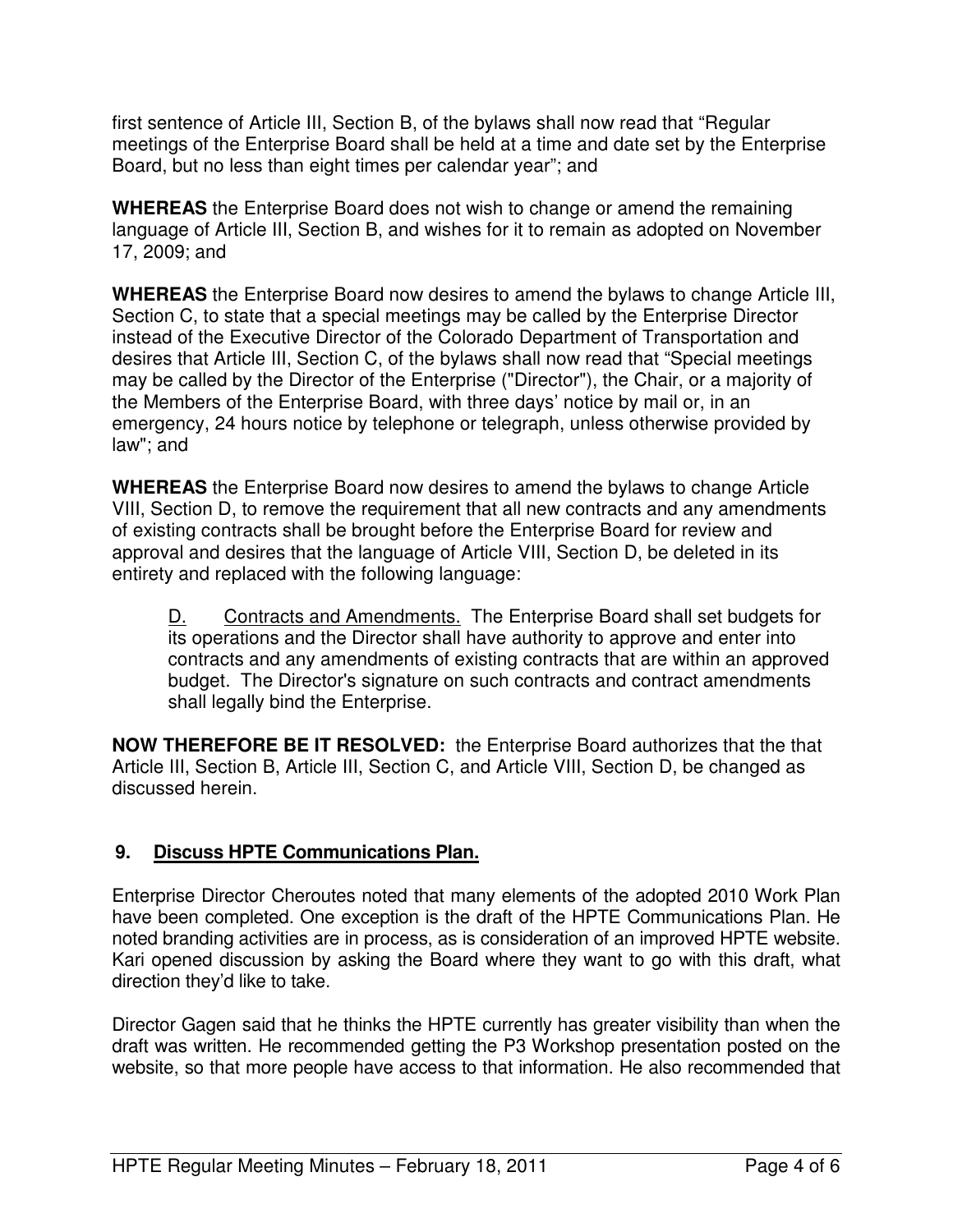we review the identified stakeholder groups, and include the needs and interests of the financial community as well.

Director Cleveland said he still believes the Enterprise needs greater visibility and recognition among the public and stakeholders. He requested materials that could be handed out, such as fact sheets, press releases and other print collateral, and a PowerPoint presentation that could easily be given at meetings.

Chairwoman Robinson noted an important effort is the articulation of procedures for responding to invitations to participate in projects and entering into contracts. Mike said he wasn't certain those kinds of internal procedures should be part of a communications plan, but he agreed it is important to convey our procedures to stakeholders. He thought the procurement procedures must be transparent and competitive, and that it would be helpful to formalize that process for the Board. Chairwoman Robinson said she wanted to be sure organizations like the C-470 Coalition had an understanding of how to approach us.

Director Aden said it would be very helpful to have a 10 minute PowerPoint on the basics of HPTE's purpose and procedures. The directors were in general agreement that an improved website is also a top priority. There was brief discussion about development of a logo, and Mike said the Board should see alternatives from which to choose a logo soon.

#### **10. Discuss and Act on matters related to US 36 project.**

Enterprise Director Cheroutes said we finally filed the TIFIA loan application on February 4<sup>th</sup>, noting that we've had good feedback from the TIFIA officials. He summarized his trip to Washington DC with the US 36 Mayors and Commissioners Coalition. He described a move in the House to rescind unobligated funds, including our \$9.1 million TIGER challenge grant. Talks with Colorado senators indicated the House rescission is unlikely to pass in the Senate. TIFIA officials at US DOT continue to express their support the US 36 TIGER TIFIA application. Mike noted he anticipates that the approval process will take a lot of monitoring and negotiating.

In case the TIGER TIFIA path is closed to us, the head of the TIFIA program has asked us to submit a Letter of Interest in the regular TIFIA application process, which is expected to run on the same timeframe as the TIGER TIFIA.

Mike said he and others representing CDOT and US 36 will be back in DC the week of March 21 to make a presentation to TIFIA and other officials. Next week, Mike will meet with our P3 advisors to make a plan to move forward on the second phase of the US 36 project.

Director Matsunaka asked about lead time for refilling the TIFIA application, and Mike said we'd use the same application as before, and send it and the letter of interest by March 1.

#### **11. Discuss 2011 HPTE Board meetings schedule.**